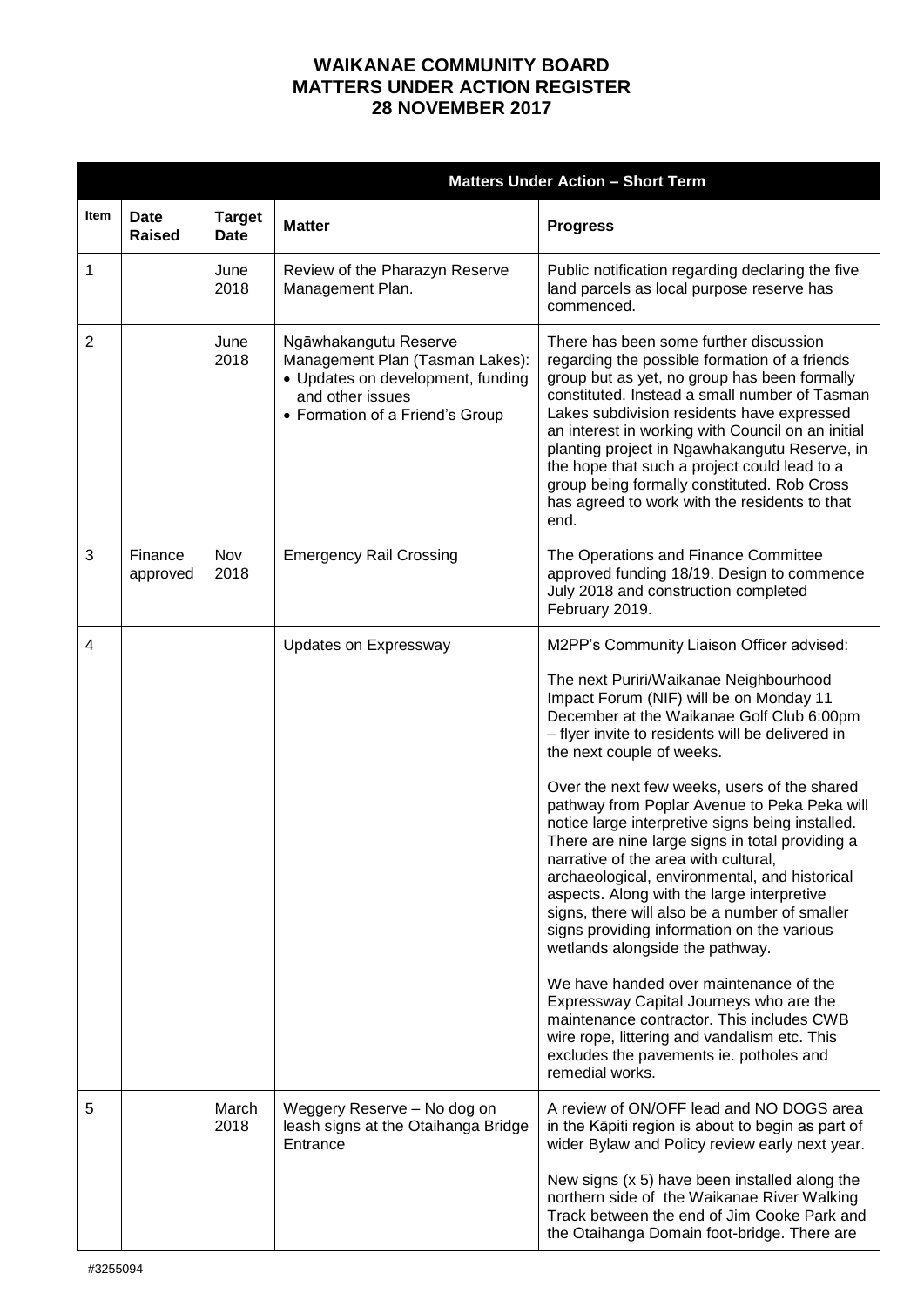|   |  | <b>Matters Under Action - Short Term</b> |                                                                                                                                             |  |
|---|--|------------------------------------------|---------------------------------------------------------------------------------------------------------------------------------------------|--|
|   |  |                                          | now 11 Dog-on- Leash signs between the<br>Waikanae Scientific Reserve (Tutere Street<br>entrance) and the western end of Jim Cooke<br>Park. |  |
| 6 |  | Seat for Dr Clive Cameron                | James Westbury will provide an update at the<br>meeting and the Board are able to pass a<br>resolution in regards to the funding of this.   |  |

|      |                              |                              | <b>Matters Under Action - Long Term</b>                                                                     |                                                                                                                                                                                                                                                                                                                                                                                                                                                       |  |
|------|------------------------------|------------------------------|-------------------------------------------------------------------------------------------------------------|-------------------------------------------------------------------------------------------------------------------------------------------------------------------------------------------------------------------------------------------------------------------------------------------------------------------------------------------------------------------------------------------------------------------------------------------------------|--|
| Item | <b>Date</b><br><b>Raised</b> | <b>Target</b><br><b>Date</b> | <b>Matter</b>                                                                                               | <b>Progress</b>                                                                                                                                                                                                                                                                                                                                                                                                                                       |  |
| 7    |                              |                              | Future Waikanae Beach Vision<br>and Action Plan                                                             | There will be a presentation at the 28<br>November meeting.                                                                                                                                                                                                                                                                                                                                                                                           |  |
| 8    |                              | 2033                         | Develop the Waikanae Town<br>Centre plan, including<br>considerations from the effect<br>of the Expressway. | This financial year's Town Centre<br>Transformation Project is the cultural thread<br>project and aims to further integrate the town<br>centre with Whakarongotai Marae by creating<br>a cultural pathway connecting key spaces such<br>as the Greater Wellington carpark past the<br>Marae, through Mahara Place (or up to SH1)<br>and ultimately through to Ngaio Road and onto<br>the railway station.                                             |  |
|      |                              |                              |                                                                                                             | The project had been actively communicated<br>to the Waikanae community over the past<br>couple of months.                                                                                                                                                                                                                                                                                                                                            |  |
|      |                              |                              |                                                                                                             | Building on from work with Te Atiawa Town<br>Centres Working Group, a hui was held on<br>Monday 6 November at Whakarongotai Marae<br>to put the concepts in front of a wider Iwi<br>audience. This opportunity was used to<br>discuss Te Atiawa involvement and protocols<br>for blessings, openings etc during the cultural<br>thread project. Next steps were discussed and<br>the construction programme was planned to<br>begin in February 2018. |  |
|      |                              |                              |                                                                                                             | Council met with affected businesses on<br>Monday 13 November to discuss the concepts,<br>and then the concepts were presented to a<br>larger group of Waikanae businesses as part<br>of the 'Tea and Toast' programme. Mahara<br>Gallery were bought up-to-speed and<br>discussed working together going forward.                                                                                                                                    |  |
|      |                              |                              |                                                                                                             | Following this, the concepts were put on<br>display for the community to view at the Library<br>during the SH1 Open Week.                                                                                                                                                                                                                                                                                                                             |  |
|      |                              |                              |                                                                                                             | Iwi, businesses and the community were<br>supportive of this project which would include:                                                                                                                                                                                                                                                                                                                                                             |  |
|      |                              |                              |                                                                                                             | • enhancing the Marae frontage                                                                                                                                                                                                                                                                                                                                                                                                                        |  |